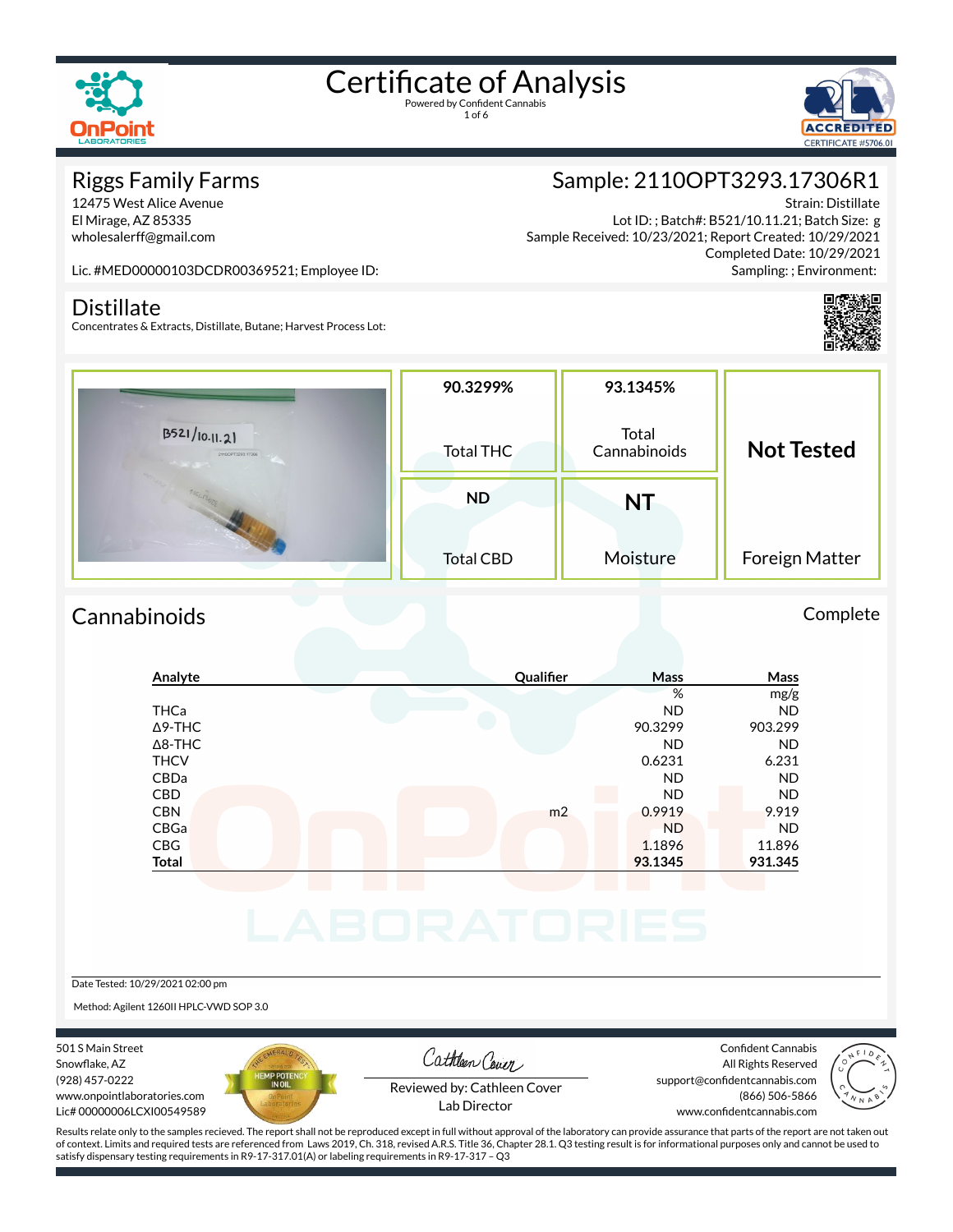

2 of 6



# Riggs Family Farms

12475 West Alice Avenue El Mirage, AZ 85335 wholesalerff@gmail.com

# Sample: 2110OPT3293.17306R1

Strain: Distillate Lot ID: ; Batch#: B521/10.11.21; Batch Size: g Sample Received: 10/23/2021; Report Created: 10/29/2021 Completed Date: 10/29/2021 Sampling: ; Environment:

Lic. #MED00000103DCDR00369521; Employee ID:

#### **Distillate**

Concentrates & Extracts, Distillate, Butane; Harvest Process Lot:

### Microbials Pass



| Analyte                                                                                                                                                                                            | Qualifier                   | Limit                          | <b>Units</b>                                    | <b>Status</b> |
|----------------------------------------------------------------------------------------------------------------------------------------------------------------------------------------------------|-----------------------------|--------------------------------|-------------------------------------------------|---------------|
|                                                                                                                                                                                                    |                             | CFU/g                          | CFU/g                                           |               |
| Aspergillus<br>E. Coli                                                                                                                                                                             |                             | Not Detected in 1g<br>100.0000 | <b>ND</b><br><b>ND</b>                          | Pass<br>Pass  |
| Salmonella                                                                                                                                                                                         |                             | Not Detected in 1g             | <b>ND</b>                                       | Pass          |
|                                                                                                                                                                                                    |                             |                                |                                                 |               |
|                                                                                                                                                                                                    |                             |                                |                                                 |               |
|                                                                                                                                                                                                    |                             |                                |                                                 |               |
|                                                                                                                                                                                                    |                             |                                |                                                 |               |
|                                                                                                                                                                                                    |                             |                                |                                                 |               |
|                                                                                                                                                                                                    |                             |                                |                                                 |               |
|                                                                                                                                                                                                    |                             |                                |                                                 |               |
|                                                                                                                                                                                                    |                             |                                |                                                 |               |
|                                                                                                                                                                                                    |                             |                                |                                                 |               |
|                                                                                                                                                                                                    |                             |                                |                                                 |               |
|                                                                                                                                                                                                    |                             |                                |                                                 |               |
|                                                                                                                                                                                                    |                             |                                |                                                 |               |
|                                                                                                                                                                                                    |                             |                                |                                                 |               |
|                                                                                                                                                                                                    |                             |                                |                                                 |               |
|                                                                                                                                                                                                    |                             |                                |                                                 |               |
|                                                                                                                                                                                                    |                             |                                |                                                 |               |
|                                                                                                                                                                                                    |                             |                                |                                                 |               |
|                                                                                                                                                                                                    |                             |                                |                                                 |               |
|                                                                                                                                                                                                    |                             |                                |                                                 |               |
|                                                                                                                                                                                                    | LABORATORIES                |                                |                                                 |               |
|                                                                                                                                                                                                    |                             |                                |                                                 |               |
|                                                                                                                                                                                                    |                             |                                |                                                 |               |
|                                                                                                                                                                                                    |                             |                                |                                                 |               |
| Date Tested: 10/27/2021 12:00 am<br>Method: BioRad qPCR                                                                                                                                            |                             |                                |                                                 |               |
|                                                                                                                                                                                                    |                             |                                |                                                 |               |
| 501 S Main Street                                                                                                                                                                                  | Cathleen Cover              |                                | <b>Confident Cannabis</b>                       |               |
| Snowflake, AZ<br>MICROBIAL 2<br>SALMONELLA                                                                                                                                                         |                             |                                | All Rights Reserved                             |               |
| (928) 457-0222<br>www.onpointlaboratories.com                                                                                                                                                      | Reviewed by: Cathleen Cover |                                | support@confidentcannabis.com<br>(866) 506-5866 |               |
| Lic# 00000006LCXI00549589                                                                                                                                                                          | Lab Director                |                                | www.confidentcannabis.com                       |               |
| Results relate only to the samples recieved. The report shall not be reproduced except in full without approval of the laboratory can provide assurance that parts of the report are not taken out |                             |                                |                                                 |               |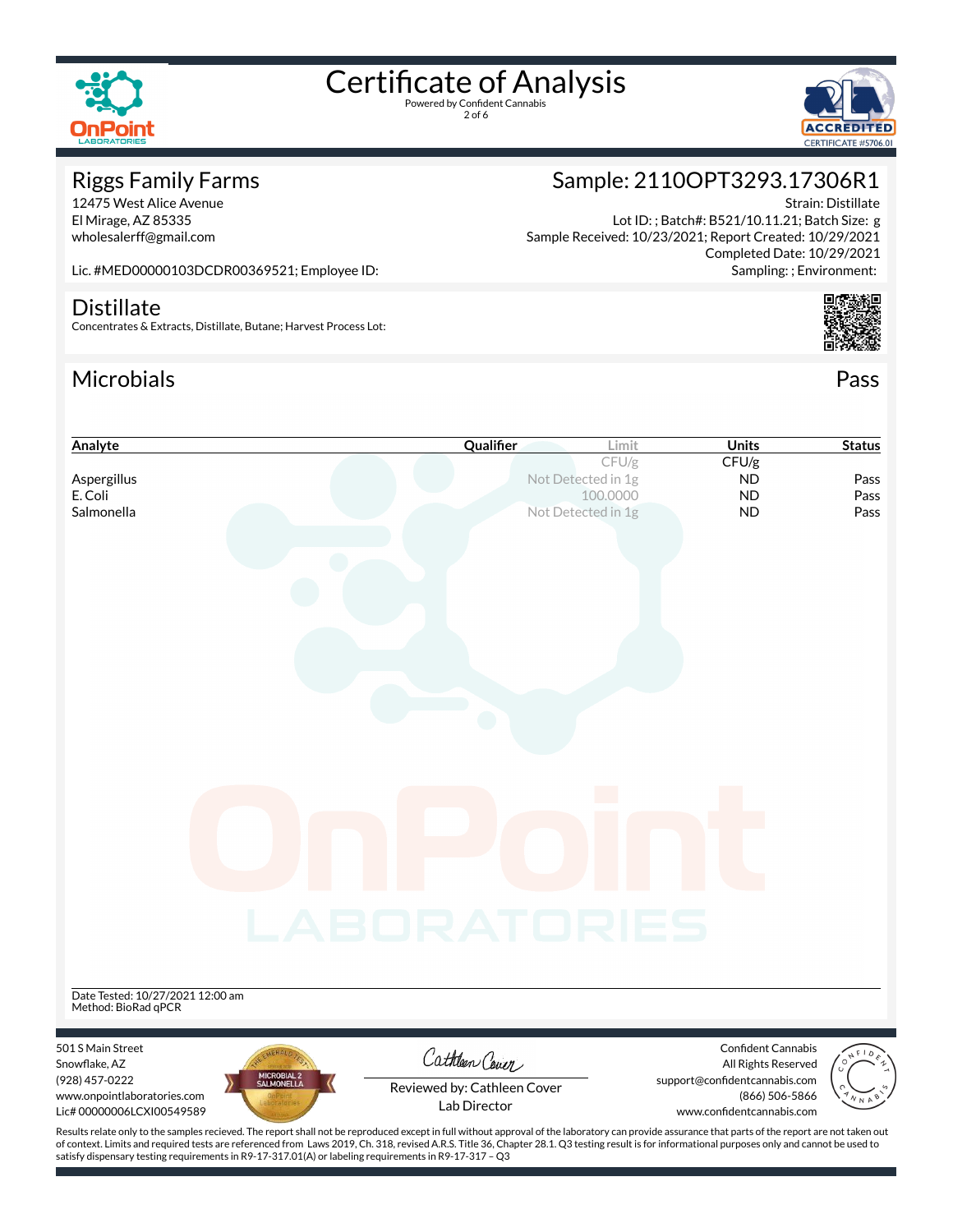

3 of 6



#### Riggs Family Farms

12475 West Alice Avenue El Mirage, AZ 85335 wholesalerff@gmail.com

# Sample: 2110OPT3293.17306R1

Strain: Distillate Lot ID: ; Batch#: B521/10.11.21; Batch Size: g Sample Received: 10/23/2021; Report Created: 10/29/2021 Completed Date: 10/29/2021 Sampling: ; Environment:

Lic. #MED00000103DCDR00369521; Employee ID:

#### **Distillate**

Concentrates & Extracts, Distillate, Butane; Harvest Process Lot:

#### Mycotoxins Pass





Lab Director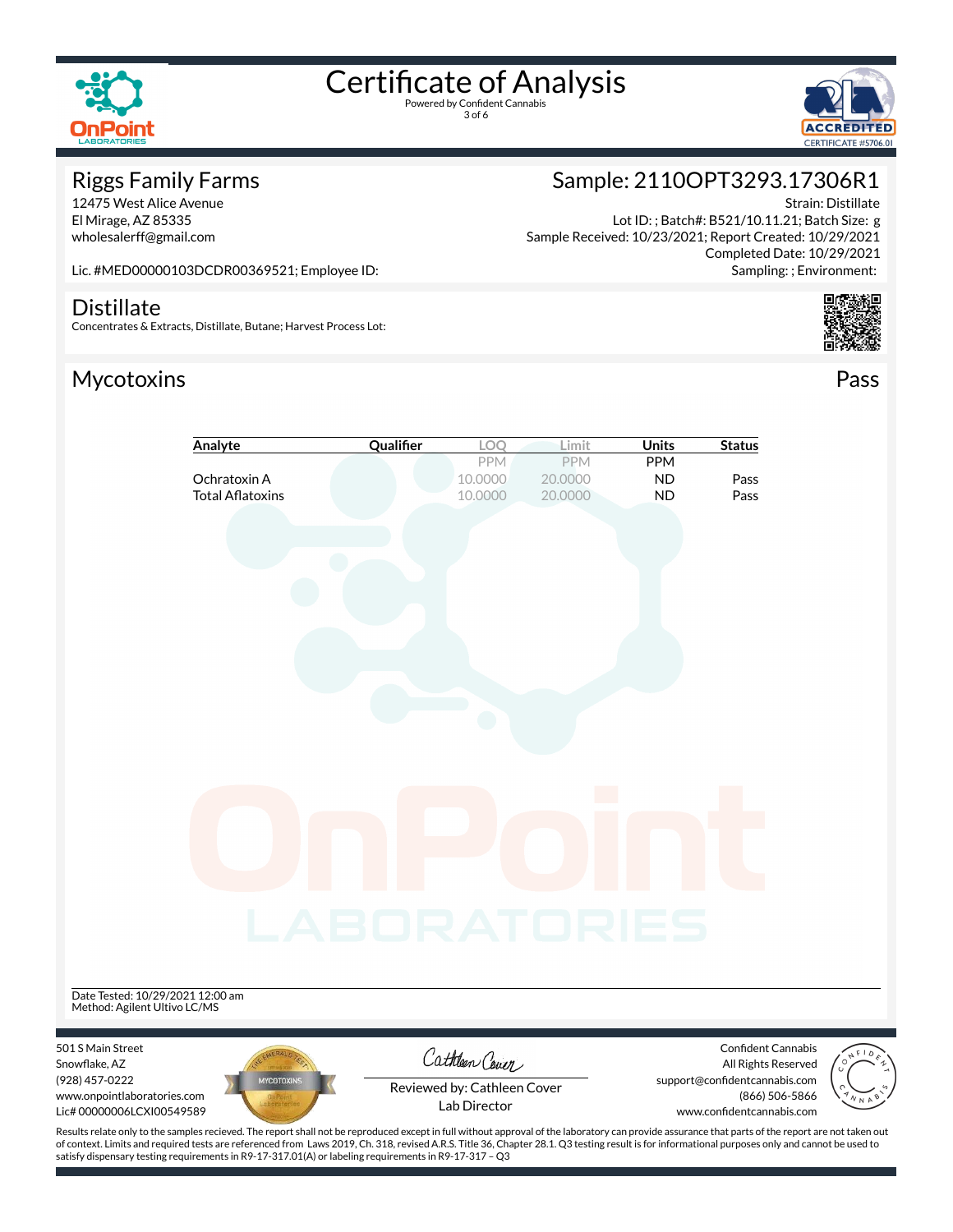

4 of 6



#### Riggs Family Farms

12475 West Alice Avenue El Mirage, AZ 85335 wholesalerff@gmail.com

## Sample: 2110OPT3293.17306R1

Strain: Distillate Lot ID: ; Batch#: B521/10.11.21; Batch Size: g Sample Received: 10/23/2021; Report Created: 10/29/2021 Completed Date: 10/29/2021 Sampling: ; Environment:

Lic. #MED00000103DCDR00369521; Employee ID:

#### **Distillate**

Concentrates & Extracts, Distillate, Butane; Harvest Process Lot:

### Heavy Metals **Pass**



|                                                                                                                  | Analyte                     | Qualifier    | <b>Mass</b>                                                              | LOQ    | Limit   | <b>Status</b>                                                                                                             |                                                    |
|------------------------------------------------------------------------------------------------------------------|-----------------------------|--------------|--------------------------------------------------------------------------|--------|---------|---------------------------------------------------------------------------------------------------------------------------|----------------------------------------------------|
|                                                                                                                  |                             |              | PPB                                                                      | PPB    | PPB     |                                                                                                                           |                                                    |
|                                                                                                                  | Arsenic                     |              | <b>ND</b>                                                                | 200.00 | 400.00  | Pass                                                                                                                      |                                                    |
|                                                                                                                  | Cadmium                     |              | <loq< td=""><td>200.00</td><td>400.00</td><td>Pass</td><td></td></loq<>  | 200.00 | 400.00  | Pass                                                                                                                      |                                                    |
| Lead                                                                                                             |                             |              | <loq< td=""><td>500.00</td><td>1000.00</td><td>Pass</td><td></td></loq<> | 500.00 | 1000.00 | Pass                                                                                                                      |                                                    |
|                                                                                                                  | Mercury                     |              | <b>ND</b>                                                                | 600.00 | 1200.00 | Pass                                                                                                                      |                                                    |
|                                                                                                                  |                             |              |                                                                          |        |         |                                                                                                                           |                                                    |
|                                                                                                                  |                             | LABORATORIES |                                                                          |        |         |                                                                                                                           |                                                    |
| Date Tested: 10/28/2021 12:00 am<br>Method: Agilent 7800 ICP MS                                                  |                             |              |                                                                          |        |         |                                                                                                                           |                                                    |
| 501 S Main Street<br>Snowflake, AZ<br>(928) 457-0222<br>www.onpointlaboratories.com<br>Lic# 00000006LCXI00549589 | HEAVY METALS<br>IN HEMP OIL |              | Cathleen Cover<br>Reviewed by: Cathleen Cover<br>Lab Director            |        |         | Confident Cannabis<br>All Rights Reserved<br>support@confidentcannabis.com<br>(866) 506-5866<br>www.confidentcannabis.com | $\circ$<br>$\tilde{\circ}$<br>$\frac{1}{\sqrt{2}}$ |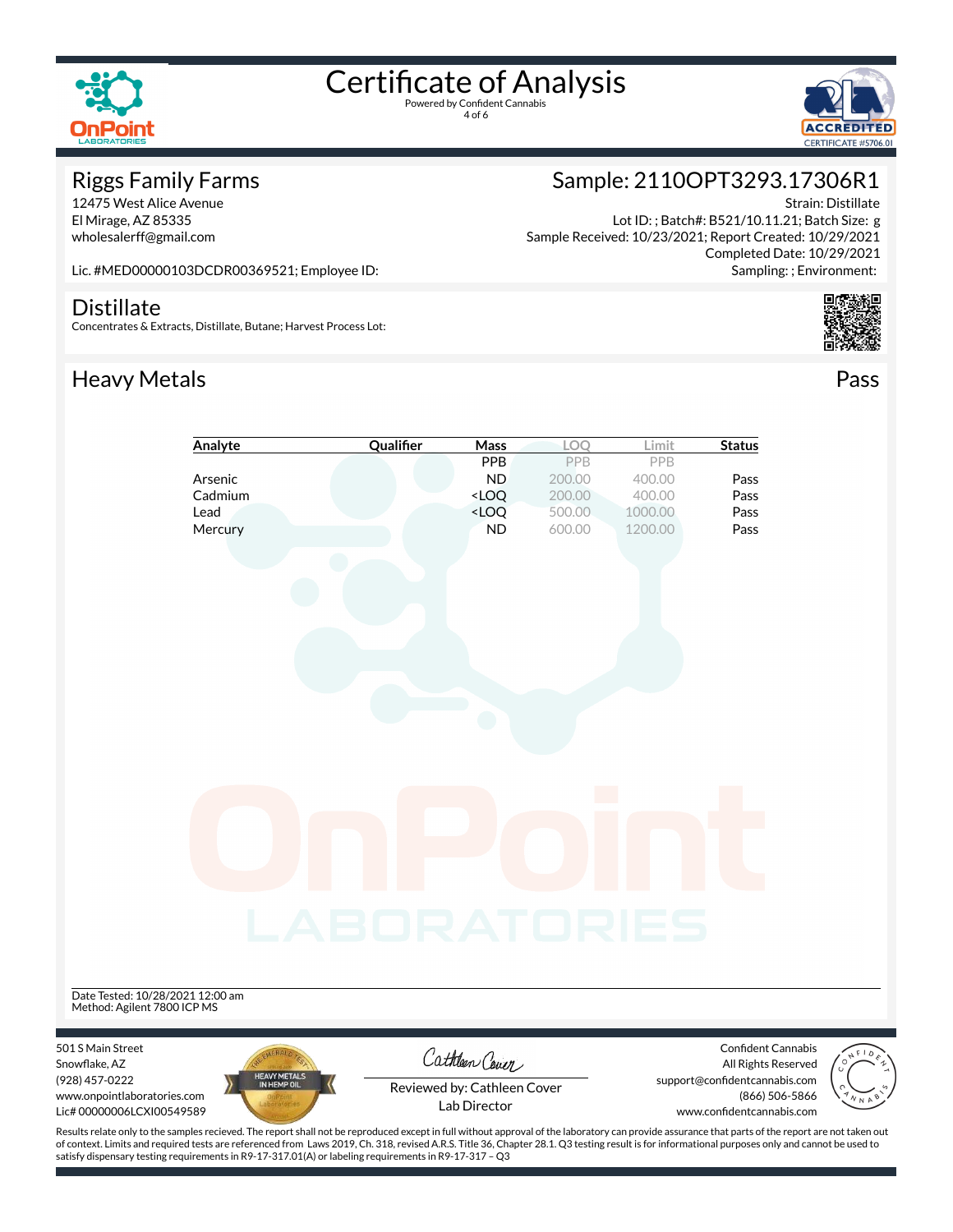



#### Riggs Family Farms

12475 West Alice Avenue El Mirage, AZ 85335 wholesalerff@gmail.com

## Sample: 2110OPT3293.17306R1

Strain: Distillate Lot ID: ; Batch#: B521/10.11.21; Batch Size: g Sample Received: 10/23/2021; Report Created: 10/29/2021 Completed Date: 10/29/2021 Sampling: ; Environment:

Lic. #MED00000103DCDR00369521; Employee ID:

#### **Distillate**

Concentrates & Extracts, Distillate, Butane; Harvest Process Lot:

### Pesticides **Passage Contract Contract Contract Contract Contract Contract Contract Contract Contract Contract Contract Contract Contract Contract Contract Contract Contract Contract Contract Contract Contract Contract Cont**

| Analyte             | Qualifier | LOO        | Limit      | Units      | <b>Status</b> | Analyte                | Qualifier                | LOO        | Limit                    | Units      | <b>Status</b> |
|---------------------|-----------|------------|------------|------------|---------------|------------------------|--------------------------|------------|--------------------------|------------|---------------|
|                     |           | <b>PPM</b> | <b>PPM</b> | <b>PPM</b> |               |                        |                          | <b>PPM</b> | <b>PPM</b>               | <b>PPM</b> |               |
| <b>DDVP</b>         |           | 0.0500     | 0.1000     | <b>ND</b>  | Pass          | Hexythiazox            |                          | 0.5000     | 1.0000                   | <b>ND</b>  | Pass          |
| Abamectin           |           | 0.2500     | 0.5000     | <b>ND</b>  | Pass          | Imazalil               |                          | 0.1000     | 0.2000                   | <b>ND</b>  | Pass          |
| Acephate            |           | 0.2000     | 0.4000     | <b>ND</b>  | Pass          | Imidacloprid           |                          | 0.2000     | 0.4000                   | <b>ND</b>  | Pass          |
| Acequinocyl         |           | 1.0000     | 2.0000     | <b>ND</b>  | Pass          | <b>Kresoxim Methyl</b> |                          | 0.2000     | 0.4000                   | <b>ND</b>  | Pass          |
| Acetamiprid         |           | 0.1000     | 0.2000     | <b>ND</b>  | Pass          | Malathion              |                          | 0.1000     | 0.2000                   | <b>ND</b>  | Pass          |
| Aldicarb            |           | 0.2000     | 0.4000     | <b>ND</b>  | Pass          | Metalaxyl              |                          | 0.1000     | 0.2000                   | <b>ND</b>  | Pass          |
| Azoxystrobin        |           | 0.1000     | 0.2000     | <b>ND</b>  | Pass          | Methiocarb             |                          | 0.1000     | 0.2000                   | <b>ND</b>  | Pass          |
| <b>Bifenazate</b>   |           | 0.1000     | 0.2000     | <b>ND</b>  | Pass          | Methomyl               |                          | 0.2000     | 0.4000                   | <b>ND</b>  | Pass          |
| <b>Bifenthrin</b>   |           | 0.1000     | 0.2000     | <b>ND</b>  | Pass          | Myclobutanil           |                          | 0.1000     | 0.2000                   | <b>ND</b>  | Pass          |
| <b>Boscalid</b>     |           | 0.2000     | 0.4000     | <b>ND</b>  | Pass          | Naled                  |                          | 0.2500     | 0.5000                   | <b>ND</b>  | Pass          |
| Carbaryl            |           | 0.1000     | 0.2000     | <b>ND</b>  | Pass          | Oxamvl                 |                          | 0.5000     | 1.0000                   | <b>ND</b>  | Pass          |
| Carbofuran          |           | 0.1000     | 0.2000     | <b>ND</b>  | Pass          | Paclobutrazol          |                          | 0.2000     | 0.4000                   | <b>ND</b>  | Pass          |
| Chlorantraniliprole |           | 0.1000     | 0.2000     | <b>ND</b>  | Pass          | Permethrins            |                          | 0.1000     | 0.2000                   | <b>ND</b>  | Pass          |
| Chlorfenapyr        |           | 0.5000     | 1.0000     | <b>ND</b>  | Pass          | Phosmet                |                          | 0.1000     | 0.2000                   | <b>ND</b>  | Pass          |
| Chlorpyrifos        |           | 0.1000     | 0.2000     | <b>ND</b>  | Pass          | Piperonyl Butoxide     |                          | 1.0000     | 2.0000                   | <b>ND</b>  | Pass          |
| Clofentezine        |           | 0.1000     | 0.2000     | <b>ND</b>  | Pass          | Prallethrin            |                          | 0.1000     | 0.2000                   | <b>ND</b>  | Pass          |
| Cyfluthrin          |           | 0.5000     | 1.0000     | <b>ND</b>  | Pass          | Propiconazole          |                          | 0.2000     | 0.4000                   | <b>ND</b>  | Pass          |
| Cypermethrin        |           | 0.5000     | 1.0000     | <b>ND</b>  | Pass          | Propoxur               |                          | 0.1000     | 0.2000                   | <b>ND</b>  | Pass          |
| Daminozide          |           | 0.5000     | 1.0000     | <b>ND</b>  | Pass          | Pyrethrins             |                          | 0.5000     | 1.0000                   | <b>ND</b>  | Pass          |
| Diazinon            |           | 0.1000     | 0.2000     | <b>ND</b>  | Pass          | Pyridaben              |                          | 0.1000     | 0.2000                   | <b>ND</b>  | Pass          |
| Dimethoate          |           | 0.1000     | 0.2000     | <b>ND</b>  | Pass          | Spinosad               |                          | 0.1000     | 0.2000                   | <b>ND</b>  | Pass          |
| Ethoprophos         |           | 0.1000     | 0.2000     | <b>ND</b>  | Pass          | Spiromesifen           |                          | 0.1000     | 0.2000                   | <b>ND</b>  | Pass          |
| Etofenprox          |           | 0.2000     | 0.4000     | <b>ND</b>  | Pass          | Spirotetramat          |                          | 0.1000     | 0.2000                   | <b>ND</b>  | Pass          |
| Etoxazole           |           | 0.1000     | 0.2000     | <b>ND</b>  | Pass          | Spiroxamine            |                          | 0.2000     | 0.4000                   | <b>ND</b>  | Pass          |
| Fenoxycarb          |           | 0.1000     | 0.2000     | <b>ND</b>  | Pass          | Tebuconazole           |                          | 0.2000     | 0.4000                   | <b>ND</b>  | Pass          |
| Fenpyroximate       |           | 0.2000     | 0.4000     | <b>ND</b>  | Pass          | Thiacloprid            |                          | 0.1000     | 0.2000                   | <b>ND</b>  | Pass          |
| Fipronil            |           | 0.2000     | 0.4000     | <b>ND</b>  | Pass          | Thiamethoxam           |                          | 0.1000     | 0.2000                   | <b>ND</b>  | Pass          |
| Flonicamid          |           | 0.5000     | 1.0000     | <b>ND</b>  | Pass          | Trifloxystrobin        |                          | 0.1000     | 0.2000                   | <b>ND</b>  | Pass          |
| Fludioxonil         |           | 0.2000     | 0.4000     | <b>ND</b>  | Pass          |                        | <b>Contract Contract</b> |            | <b>Contract Contract</b> |            |               |



Date Tested: 10/29/2021 12:00 am Method: Agilent Ultivo LC/MS

501 S Main Street Snowflake, AZ (928) 457-0222 www.onpointlaboratories.com Lic# 00000006LCXI00549589



Cathleen Cover

Confident Cannabis All Rights Reserved support@confidentcannabis.com (866) 506-5866



Reviewed by: Cathleen Cover Lab Director

www.confidentcannabis.com